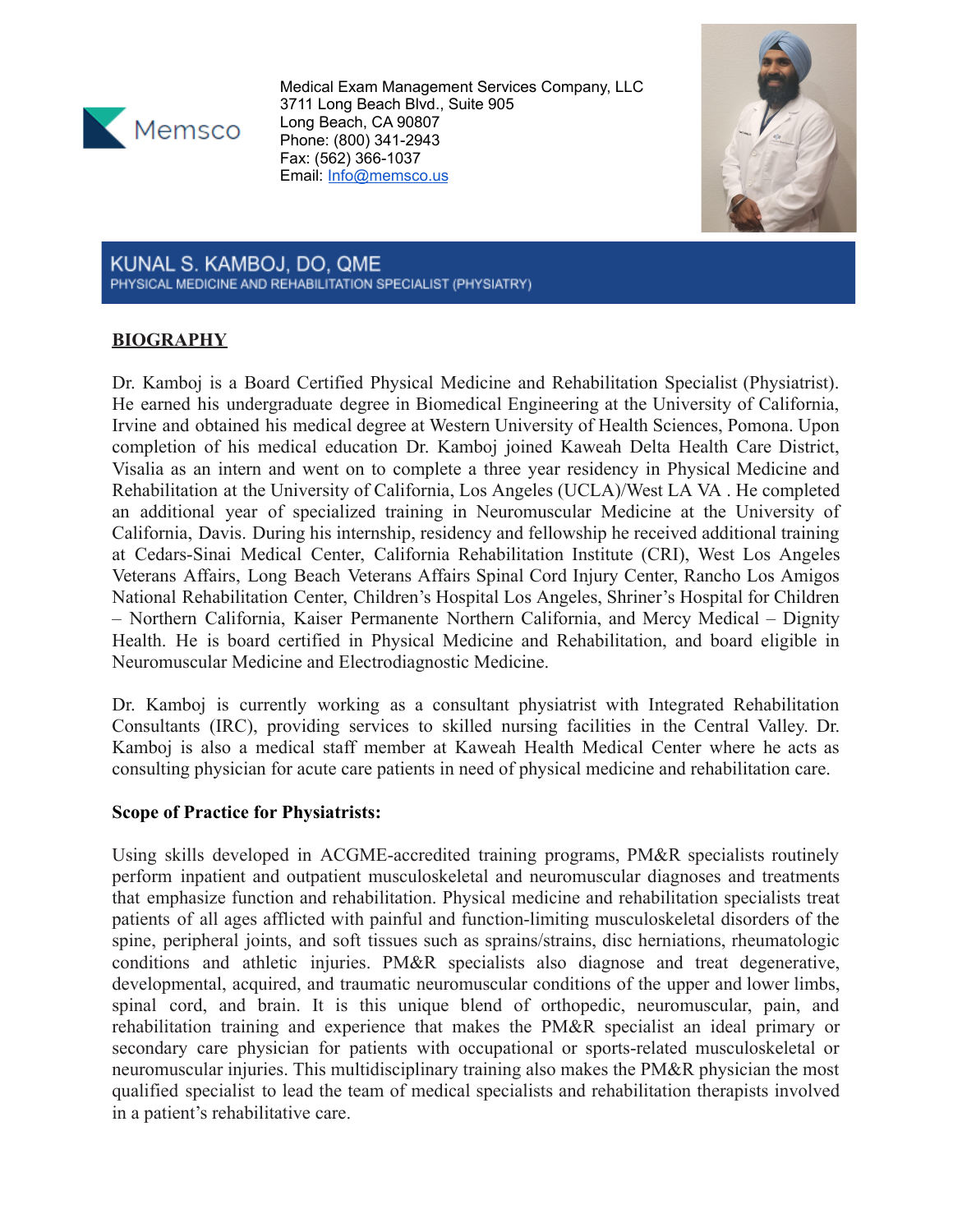Physical medicine and rehabilitation specialists are specially trained to prescribe therapeutic exercise and other rehabilitation modalities. They are expert in the performance and interpretation of electrodiagnostic studies including electromyography, nerve conduction studies, and evoked potentials. PM&R specialists use routine laboratory and radiographic studies, but they are also trained in the interpretation of more sophisticated diagnostic studies that evaluate a patient's musculoskeletal and neuromuscular systems such as CT, myelography, bone scan, and MRI.

All physical medicine and rehabilitation physicians are trained to perform injection techniques such as peripheral nerve blockade, trigger point injections, joint injections, and the injection of neurolytic agents and botulinum toxin. With specific training, many PM&R specialists routinely perform fluoroscopically directed spinal and large joint procedures such as interlaminar and transforaminal epidural injections, zygapophysial joint injections, radiofrequency denervation, sacroiliac joint intra-articular injections, sympathetic blockade, discography, and other advanced interventional pain management techniques.

The American Academy of Physical Medicine and Rehabilitation asserts that all physical medicine and rehabilitation specialists who have completed a physical medicine and rehabilitation residency have adequate training to practice in the following areas:

- Inpatient, subacute outpatient musculoskeletal and neuromuscular diagnosis and rehabilitation;
- Electrodiagnostic medicine;
- Medical and rehabilitative pain management;
- Injury prevention and wellness;
- Non-surgical spine medicine; and
- Sports medicine including athletes with disabilities.
- Interventional diagnostic and therapeutic spinal procedures; and
- Interventional pain management.

In summary, physical medicine and rehabilitation is a diverse specialty allowing its members to seek and pursue special interests such as pain medicine, spine medicine, and sports medicine. Many PM&R specialists are integrally involved in university and private practice based spine centers, pain centers, and care of athletes from all levels of participation.

# **WORK EXPERIENCE**

August 2020 – Current

# **Integrated Rehabilitation Consultants**

- Consultant Physiatrist
	- Providing physical medicine and rehabilitation services to skilled nursing facilities Tulare, Kings and Fresno counties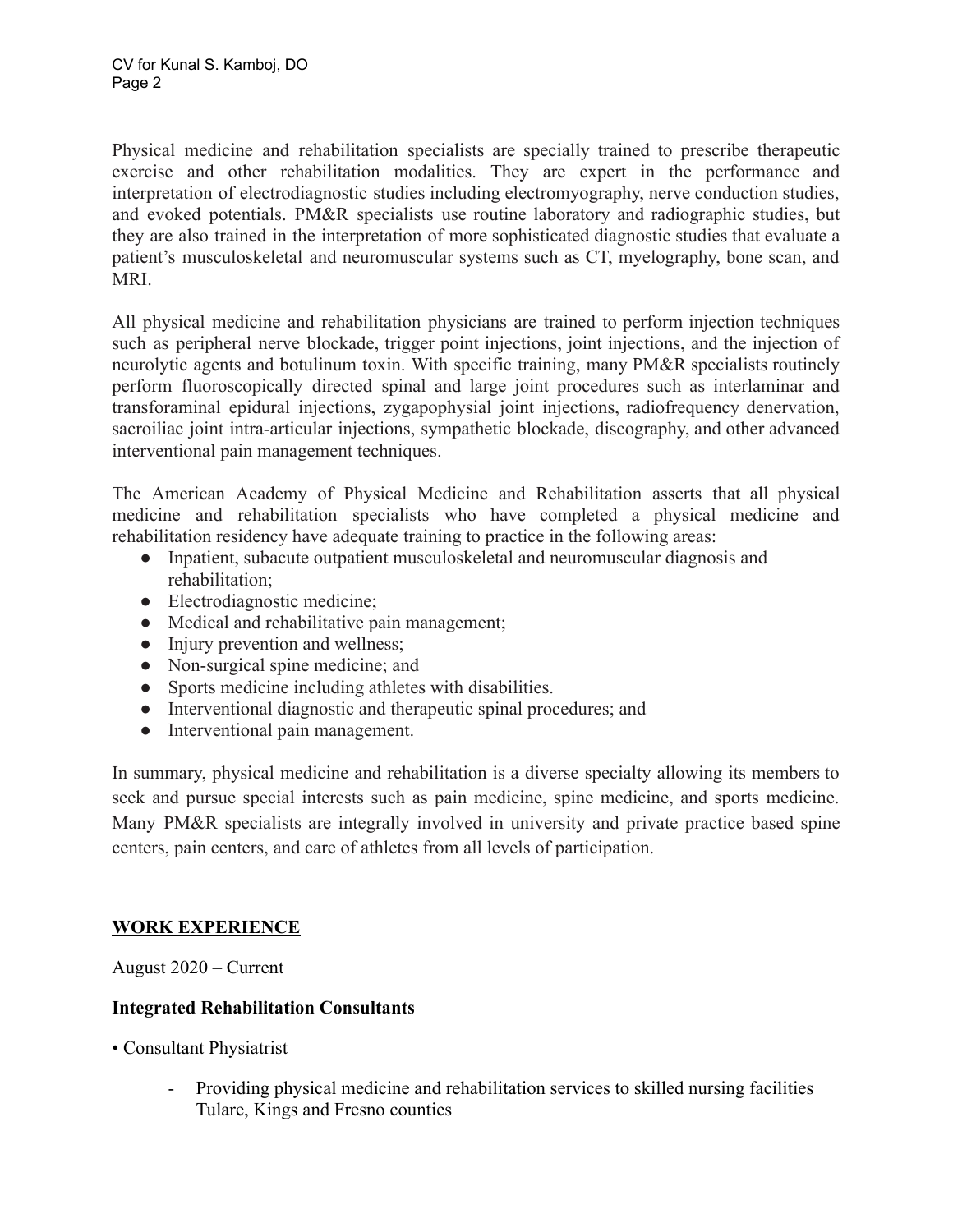CV for Kunal S. Kamboj, DO Page 3

February 2021 – Current

### **Kaweah Health Medical Center**

• Consultant Physiatrist

- Providing physical medicine and rehabilitation services to acute care patients at regional Level III Trauma Center

### **EDUCATION**

August 2011 – May 2015

**Western University of Health Sciences/College of Osteopathic Medicine of the Pacific** • Doctor of Osteopathic Medicine

August 2005 – June 2009

**University of California, Irvine** • Bachelor of Sciences, Biomedical Engineering:Pre-Med

# **POST GRADUATE TRAINING**

July 2019 – July 2020

#### **University of California, Davis Health System**

• Fellow, Neuromuscular Medicine

July 2016 – June 2019

### **VA Greater Los Angeles Health System/UCLA Physical Medicine and Rehabilitation Residency Program**

• Resident Physician

June 2015 – June 2016

#### **Kaweah Delta Healthcare District, Visalia, CA**

• Transitional Year Resident Physician - ACGME